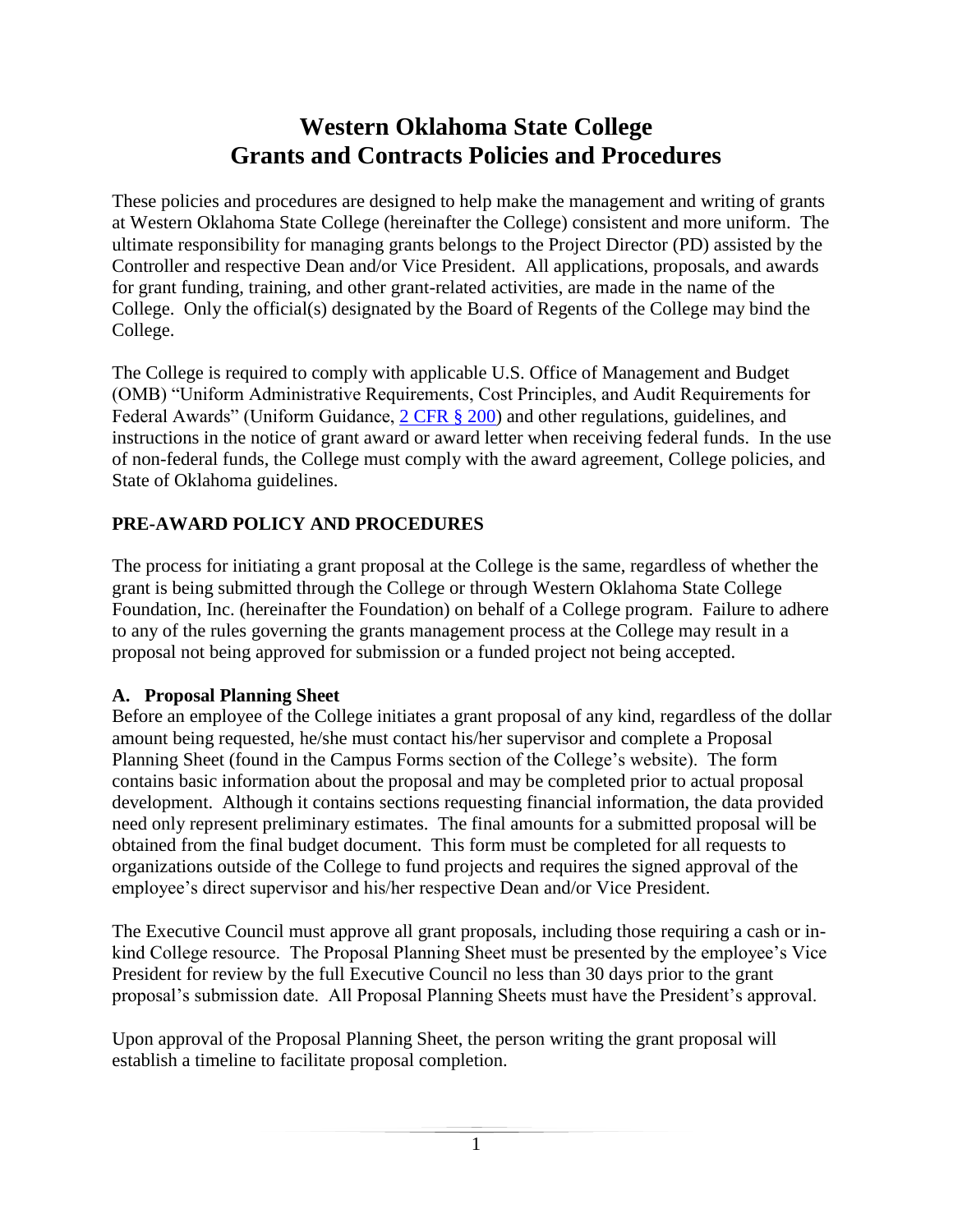#### **B. Budget Planning**

Information regarding grant personnel must be established once the Proposal Planning Sheet is approved by Executive Council. The PD will work with the Personnel Office to develop a detailed job description where required, establish salary level, and calculate benefits. The Personnel Office will review personnel information in the completed proposal before submission.

The PD shall conduct a budget review for the proposal with the Controller at least two (2) weeks prior to submission. The budget should be sufficiently developed to allow for a review and revision, if necessary. The Controller will review the grant proposal budget for compliance and accuracy.

### **C. Final Proposal Review**

Final drafts of completed proposals must be sent to the appropriate Dean and/or Vice President one week prior to the proposal or mailing deadline so that they can be presented to Executive Council for final review. The appropriate Vice President will obtain the required signature from the College President, who is the only authorized representative to sign grant applications.

If an application/proposal/contract is not processed through the proper channels at the College and is subsequently funded, there is the risk of the award not being accepted or a delay in accessing funds. Additionally, if a project is solicited by a third-party, and work is performed on this project in absence of a recognized and fully-executed grant or contract, the PD alone maintains ultimate liability for any and all requirements of the project. Further, the PD must reimburse the College for any and all costs associated with the use of College resources commonly associated with the pursuit of research and the related indirect costs.

### **D. Application Submission**

After all approvals and signatures are obtained, the PD duplicates, packages, and submits the proposal to the funding agency. The PD is required to forward copies of documents such as award letters, denial letters, major budget changes, reports, and other important documents related to the College's grant proposals to the appropriate Vice President and Controller.

For electronic grant submissions, an electronic and paper copy of the final proposal should be forwarded to the appropriate Vice President and Controller.

### **E. Facilities and Administrative (Indirect) Cost**

The College has obtained a federally negotiated Facilities and Administrative (F&A) rate with the Department of Human and Health Services (DHHS). The PD should contact the Business Office for the calculation of the current allowable institutional indirect cost rate. He/she shall request for indirect recovery costs on all grant proposals as allowed and specified by the sponsor. Allowable F&A rates may vary between sponsors. Please review the sponsor guideline and/or contact the Business Office for questions regarding this matter.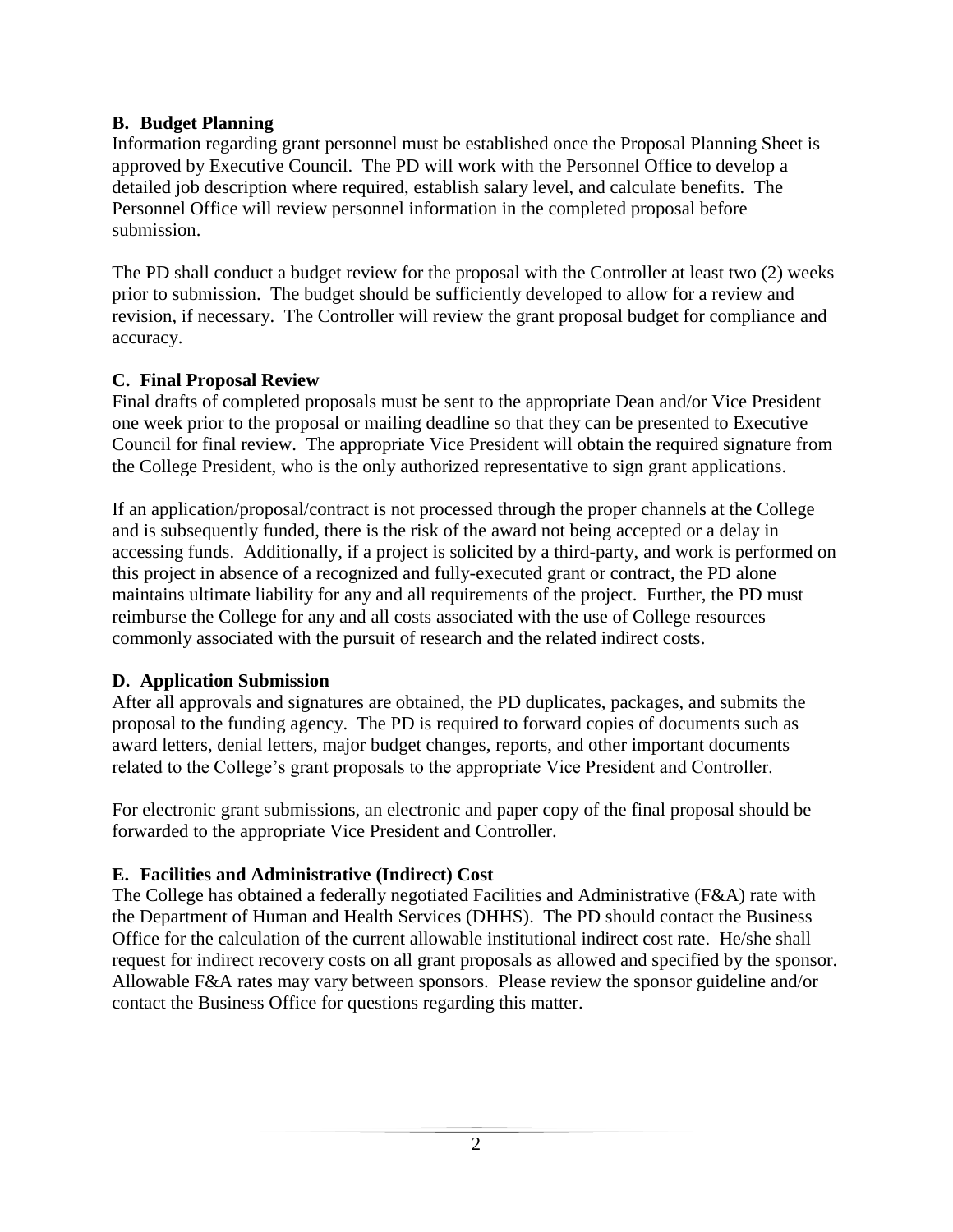### **F. Compliance, Assurances, and Institutional Approval**

### **1. Grant Proposals Involving Other Sites**

The PD shall notify the Business Office of any proposal involving other institutions and/or facilities. These institutions' and/or facilities' administrators and/or project directors may require notification and specific paperwork prior to the submission of the application.

### **2. Financial Conflict of Interest**

All grant-funded personnel shall comply with the Code of Federal Regulation 42 Part 50, [Subpart F,](http://grants.nih.gov/grants/compliance/42_CFR_50_Subpart_F.htm) the applicable conflict of interest policies set forth by sponsoring agencies, and the College's Ethics and Conflict of Interest Policy, Section 3.4 of the Employee Handbook. Staff shall disclose any potential or existing conflict of interest to the Business Office as required by federal law and College policy. The College shall investigate, report, and appropriately discipline, if necessary, all cases of alleged or apparent financial conflict of interest.

#### **3. Ethics in Grant-Supported Activities**

The College strongly encourages scholarly practices that prevent misconduct and fraudulent activities. The PD, staff and students, who are involved in grant-supported activities shall not use their positions for the purposes of financial gain for themselves or others (family members, business, or other ties). The College has established rules and regulations to enforce high standards of conduct and will investigate, report, and take disciplinary action, if necessary, in all cases of alleged or apparent misconduct in grantrelated activities. For more information regarding this matter, please refer to the College's Ethics and Conflict of Interest Policy Section 3.4 of the Employee Handbook.

#### **G. Official Sponsor Notification**

The PD shall submit a copy of the official notification of rejection or award from the sponsor to the Business Office.

### **POST-AWARD POLICY AND PROCEDURES**

The purpose of this policy is to inform the PD of the policies and procedures that are involved following receipt of a grant award or contract. The Business Office will provide the contractual, financial, and administrative support to assist the PD in effectively managing the project and project funds to help prevent any cause for audit investigation.

#### **A. Supplementary Document(s) Prior to Award**

Any additional information requested by the sponsor prior to the award shall be routed through the Business Office for review and approval. Once the document(s) has been approved and signed, it will be submitted to the sponsor by the Business Office.

#### **B. Compliance Requirements**

All compliance requirements must be met before the Business Office establishes the accounting procedure.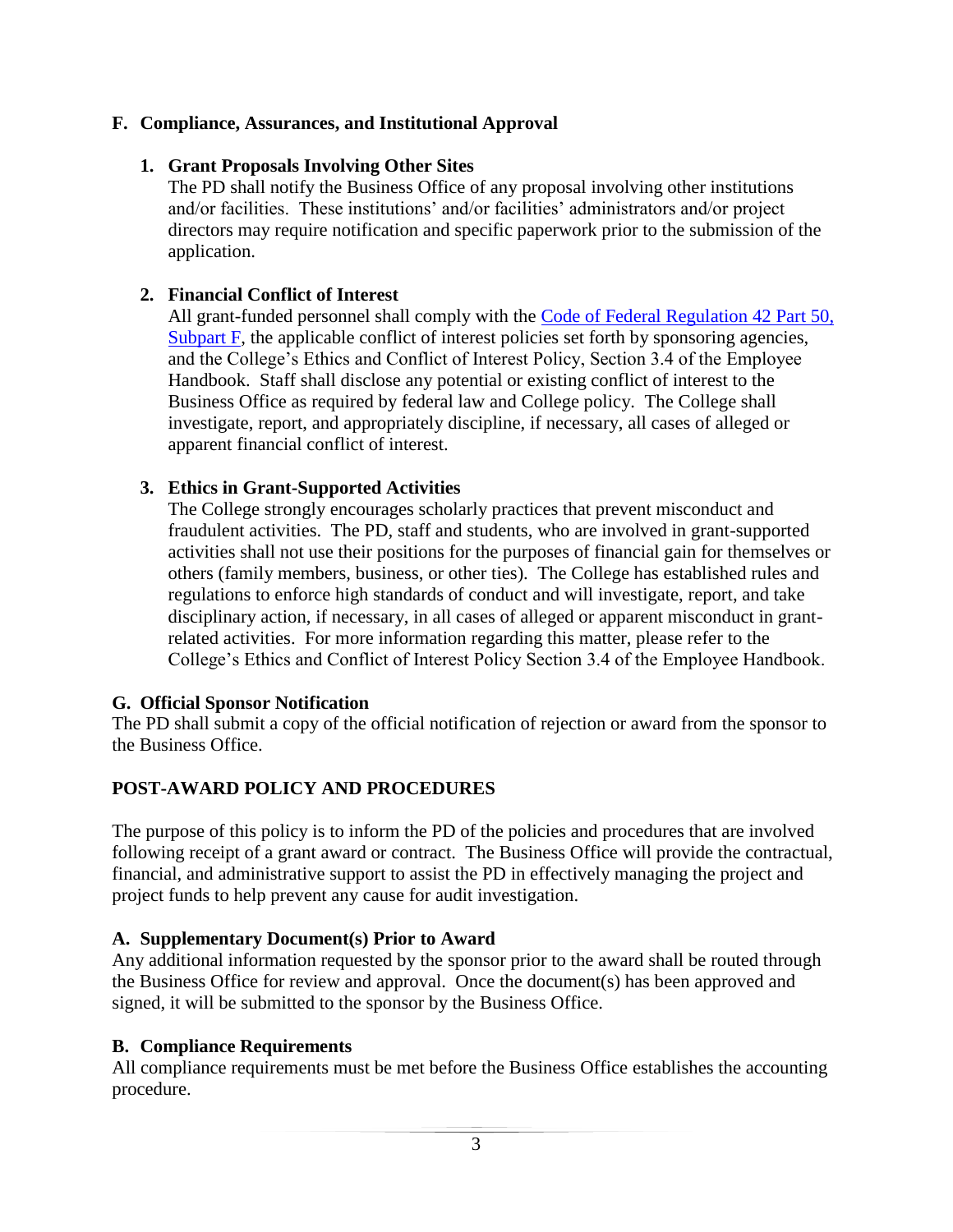#### **1. Financial Conflict of Interest**

All grant-funded personnel shall comply with 42 CFR Part 50, Subpart F, and the College's Ethics and Conflict of Interest Policy, Section 3.4 of the Employee Handbook. Project directors, faculty and staff shall disclose any potential or existing conflict of interest to the Business Office as required by Federal law and College policy.

### **2. Project Director (PD) Assurance**

The PD shall meet with the Controller after the receipt of the accounting procedure. The PD shall confirm that all information on the grant application is true and accurate, he/she will be responsible for the conduct of the project and will provide the required reports, and there is no knowledge of any financial conflict of interest.

### **C. Grant Award Notification or Receipt of Contractual Document**

The PD, the Controller, or the President's Office will receive an official award letter once the grant proposal or contract is selected for funding. This legal document notifies the grantee institution and the PD that the grant has been awarded and funds are available for the PD to perform the necessary duties required to achieve the goals described in the proposal. By accepting the award or agreement, the PD accepts the terms and conditions, including legal obligation, set forth by the sponsor agreement. The PD is held responsible for the day-to-day operations and management of the grant or contract.

The PD and the President's office shall forward all official award documents to the Controller. The PD shall forward a copy of the approved budget, if not already done so, and the invoicing and reporting requirements to the Controller. The Controller will forward the accounting procedure to the PD, indicating that the budget has been established and an account has been set up for the operation of the grant. The PD is responsible for the implementation of the project in accordance with the proposal and any other conditions of the award and for ensuring the programmatic and fiscal compliance of the project. The PD shall notify the other key personnel of the award.

#### **D. Grant Award Containing Subcontract(s)**

The Business Office shall review and recommend approval to the President on all subagreements prior to any subcontract related work with other entities.

### **1. WOSC as Prime Institute**

Currently, the College does not have an award involving a sub-award(s) with other entities. The College will monitor all conflict of interest and ethical procedures for all grants.

### **2. WOSC as Sub-Contracting Recipient**

The Controller shall be notified of any sub-agreement award(s). A copy of the sub-award must be forwarded to the Controller for review and approval. The PD must not perform any work related to the sub-award before the College enters into an agreement with the prime institution or entity. The PD must comply with the terms and conditions set forth by the College, the prime institution or entity, and the primary sponsor agency once the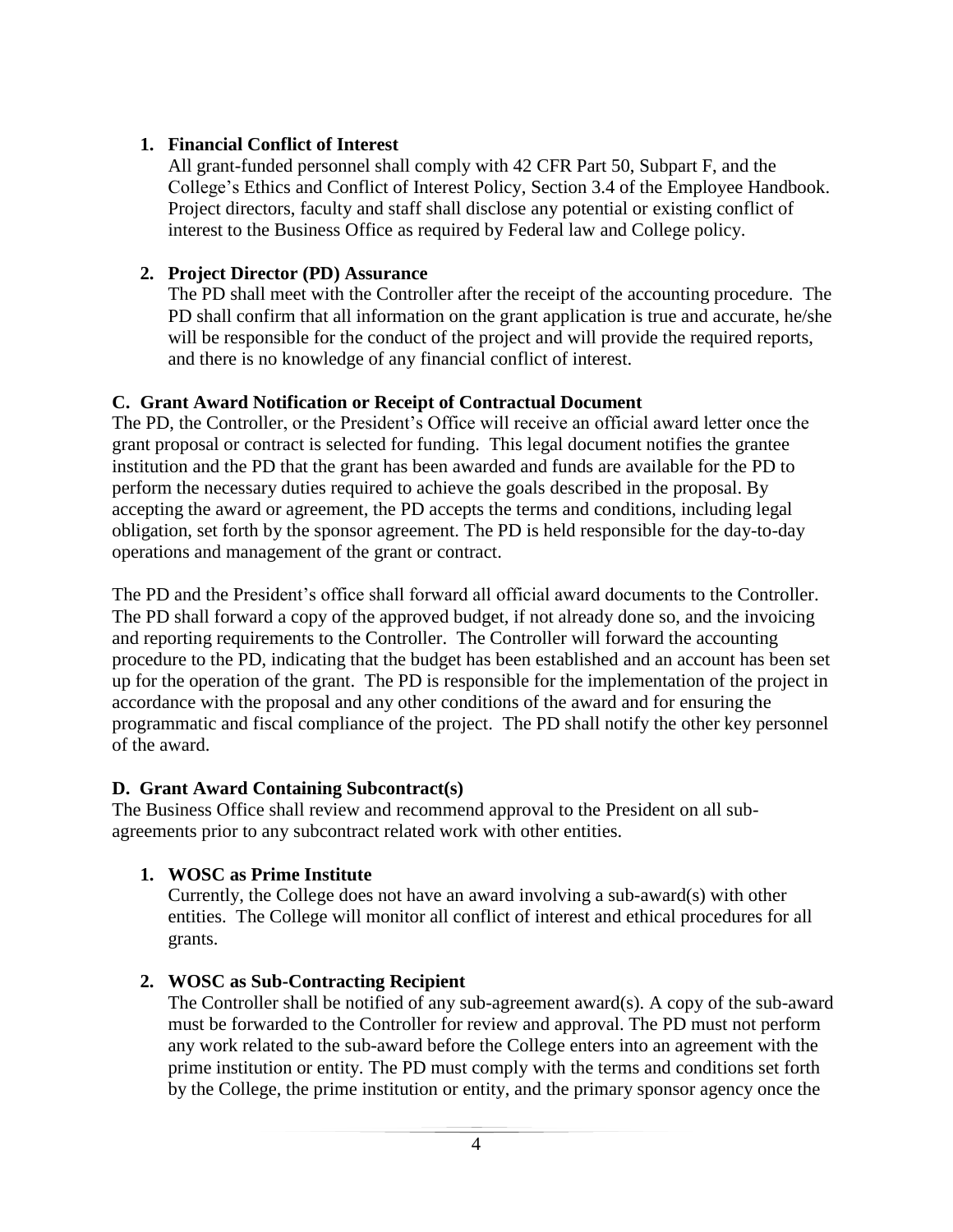agreement is accepted by both entities. The PD, if not received directly by Controller, shall forward the fully executed contract to the Controller for further processing. The PD may review, approve and initial the billing statements before the Controller's office forwards it to the prime institution or entity for payment.

The PD must provide the following information to the Business Office prior to subagreement negotiation:

- 1. The Sub-Contract Agreement
- 2. CFDA Number
- 3. Budget
- 4. Period of Performance
- 5. Invoicing Requirement
- 6. Statement of Work

### **E. Matching or Cost Sharing**

Some granting institutions require matching of funds for research and/or development. It must be specifically dedicated to the awarded project. Examples of matching funds are equipment, personnel salary and fringe benefits, and supplies. Matching funds must be approved by the appropriate Dean and/or Vice President or President and the Vice President for Business Affairs. The matching or cost sharing contributions shall be reported monthly or periodically to the Controller.

The PD shall contact the Controller regarding his/her matching and/or cost sharing report prior to submission to the sponsoring agency. It is the responsibility of the PD to ensure that the report is accurate, complete, and consistent with the Business Office records.

### **F. Internal Control Procedures**

Internal control procedures should be followed to mitigate the risk of fraud and achieve compliance and operational effectiveness and efficiency in grant operations. All grant employees should be aware of the internal control procedures established by the College, State, and sponsoring agency. Training related to internal control will be conducted on at least an annual basis by the Business Office to ensure that employees are aware of the proper procedures to follow while conducting grant business. Periodic assessments of these control procedures may be performed by the Business Office, external or internal auditors, or representatives from the sponsoring agency.

### **G. Procurement Procedures**

The PD is charged with ensuring that all expenditures are in compliance with the College purchasing policies, Sponsor and Federal OMB Circular A-21 Costs Policies. The acquisition of goods and services necessary to carry out the proposed activities shall be competitive, fair and acquired in a timely manner. College purchasing policies are located in the Employee Handbook Section 7.1.

The PD must ensure that:

1. Proper purchasing procedures are followed (i.e., purchase orders prior to purchasing) as described in the College's purchasing policy, Section 7.1 of the Employee Handbook;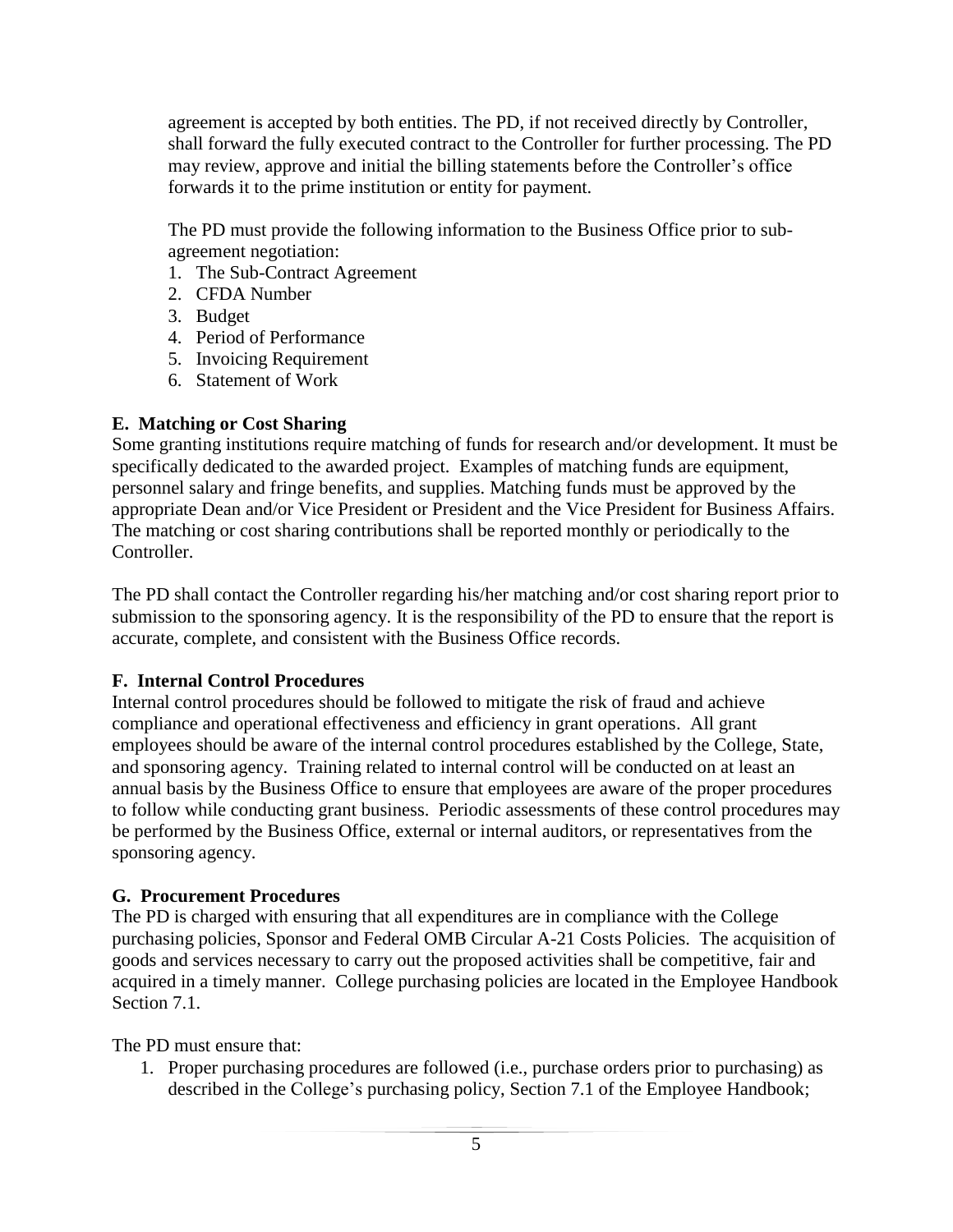- 2. The costs are actual, allowable, reasonable and necessary for the performance and administration of the project;
- 3. The costs conform to limitations or exclusions set forth in the OMB circulars, Federal laws, State laws, College guidelines, sponsoring agency requirements and in the sponsoring agency agreement;
- 4. The costs are documented as established in the OMB circulars, Federal and State laws, College guidelines, and in the sponsoring agency agreement;
- 5. The costs are incurred within the budget period;
- 6. All fiscal activity is completed within 30 days after the end date of the budget period (i.e., open purchase orders and invoices must be closed out within 30 days of the end date of the budget period) or as required in the sponsor agreement, whichever comes first;
- 7. The project's expenditures are continuously monitored by the PD;
- 8. The shared cost of acquired goods and services between grant-related projects shall be documented and charged accordingly;
- 9. Vendor usage is diversified to ensure equitable distribution of grant dollars; and
- 10. American-made items should be considered first among purchase options.

Any contract award must not be made to parties listed on the government-wide exclusions listing in the System for Award Management (SAM), in accordance with 2 CFR 180. The SAM exclusions listing contains the names of parties debarred, suspended, or otherwise excluded by agencies, as well as parties declared ineligible under statutory or regulatory authority other than Executive Order 12549.

#### **H. Equipment Maintenance and Inventory**

If equipment purchases shall be necessary to accomplish the goals described in the grant proposal, the item(s) must not be for general usage but mainly for grant-related purposes. The acquisition of equipment follows the same standard as the procurement of goods and services as stated above.

The PD is responsible for keeping the equipment well maintained and operable. He/she is charged with keeping an inventory list of all acquired equipment of \$500 or more. The PD shall update the comprehensive equipment list annually as requested by the Business Affairs accounting department.

The inventory list shall include the following:

- 1. Equipment's Fixed Asset Number assigned by the College
- 2. Equipment's Description
- 3. Equipment's Serial Number or Identifier
- 4. Equipment's Acquisition Date
- 5. Equipment's Acquisition Cost
- 6. Equipment's Location Code
- 7. Equipment's Location Description
- 8. Equipment's Responsible Party
- 9. Equipment's Condition
- 10. Grant Award Number
- 11. % Grant Funds Used to Purchase Equipment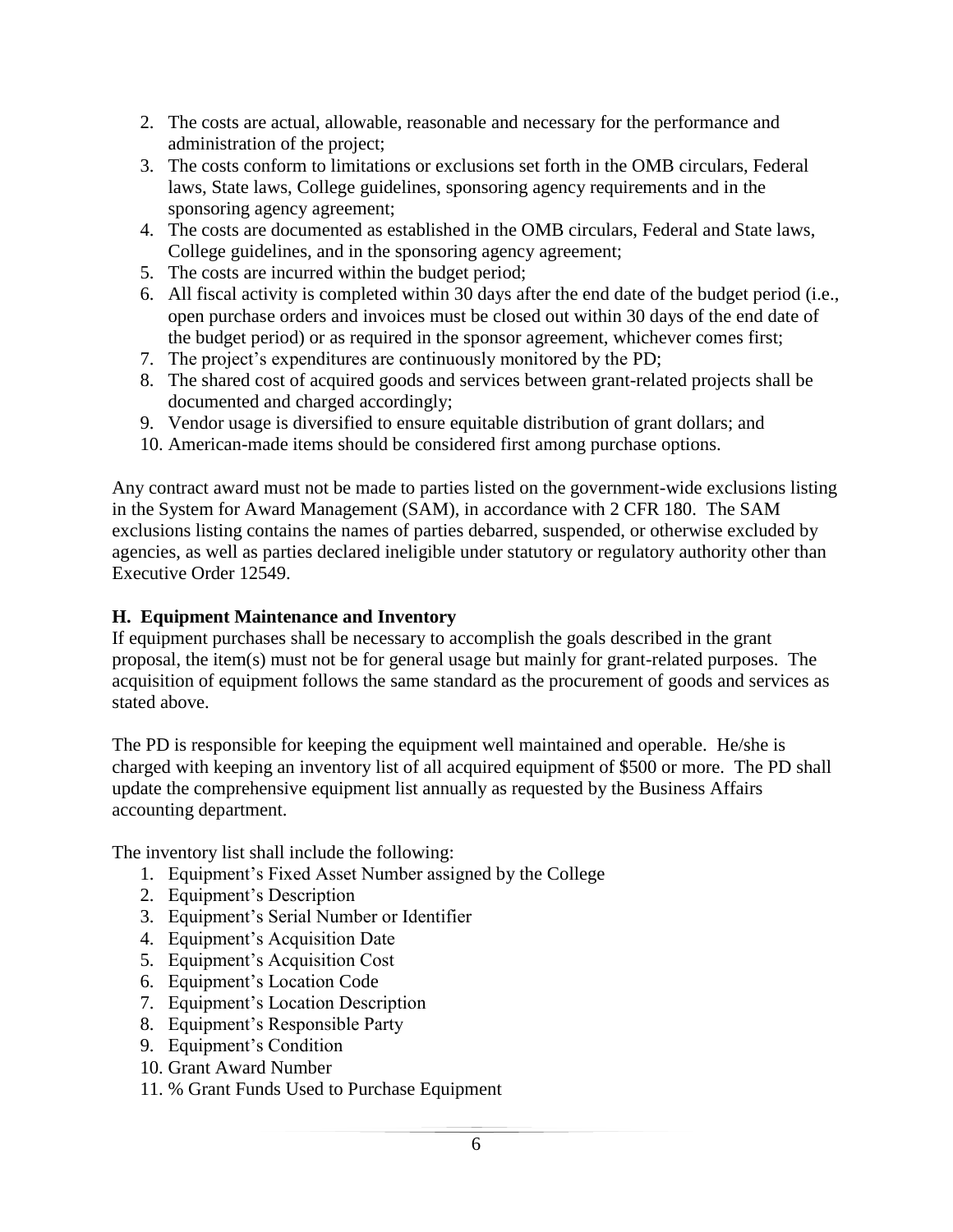- 12. Disposition Date (if applicable)
- 13. Disposition Sales Price (if applicable)

For more information regarding equipment purchases, maintenance, disposal, or title transfer, please refer to the sponsor's guidelines and the College's equipment policies, Sections 7.38 – 7.41 of the College's Employee Handbook.

### **I. Travel**

When College personnel or external consultants are in travel status, the travel shall be intended for grant related purposes or professional development only. The expenses shall be charged to the project grant. The College holds the PD responsible for ensuring that all travel purposes comply with the sponsor, College, State and Federal (OMB A-21) travel policies.

### **J. Personnel Appointment**

The PD is charged with ensuring that all personnel appointments, evaluations and terminations are in compliance with College policy. For more information, please refer to the College's Human Resources policy and procedures, Section 6 of the College's Employee Handbook.

### **K. Rate of Expenditures**

All purchases shall be made on an "as needed" basis, or as required by the sponsor, and necessary to carry out the funded project in an efficient and timely manner. Refer to the sponsor's guidelines for additional information.

### **L. Leave**

Only vacation leave and sick leave that was earned on the award may be charged to the grant or contract. Vacation leave time should be taken within the life of the award if it is expected that the project will cover the cost of such leave. It is up to the individual and supervisor or department head to arrange for leave at an appropriate time. If an employee appointed to a grant transfers to a non-grant department, the College may allow the employee to transfer all accrued vacation and/or sick leave. In the event of termination, any accrued sick leave may be documented for credit with the Oklahoma Teachers' Retirement System but shall be forfeited otherwise as stated in College policy 6.1.12 of the Employee Handbook. College policy 6.1.10 will be followed for the calculation of and the terminal payment of vacation leave if allowed by the grant sponsor's guidelines.

#### **M. Unemployment Insurance**

Concerning unemployment benefits, the College pays full unemployment costs of eligible employees instead of paying monthly insurance premiums. Therefore, grants shall make budgetary preparations to pay full unemployment benefits for employees eligible for unemployment.

#### **N. Prior Approvals**

Below is a list of activities and/or expenditures that may require prior consent by the Business Office and/or the sponsoring agency. Approval requirements may vary among sponsors. For further information consult the sponsor guidelines or contact the Business Office.

1. Budget Revision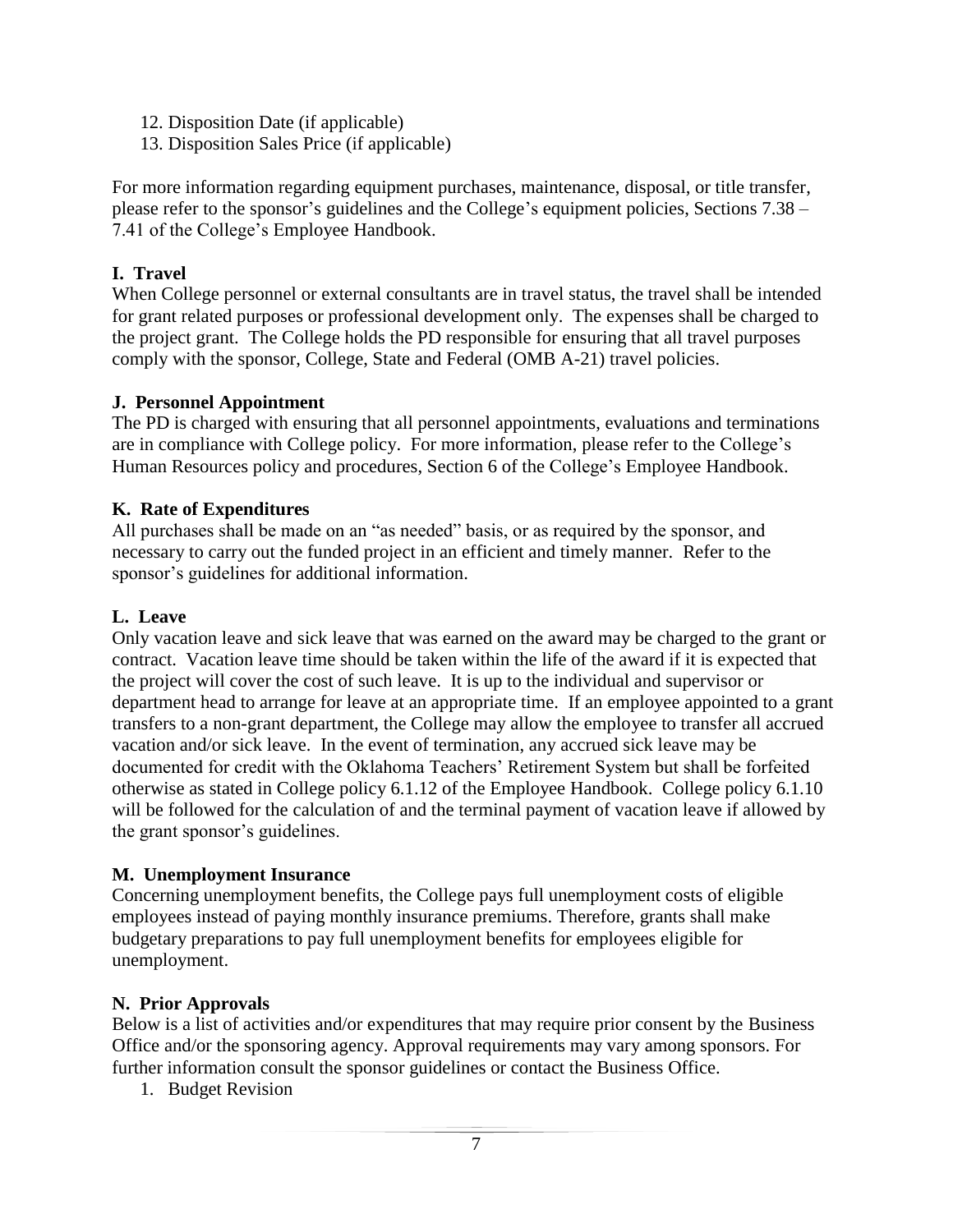- 2. Change in Scope of Work
- 3. Changes in PD Status or Percent of Effort
- 4. Change in Grantee Institution
- 5. Carryover of Unexpended Balances
- 6. No-Cost Extension
- 7. Equipment Purchases
- 8. Research Involving Human Subjects
- 9. Research Involving Vertebrate Animals

#### **1. Budget Revision**

Some sponsors give the College certain flexibility in re-budgeting, while others require prior approval if the cost(s) was not initially requested. The PD shall submit in writing a request for any budgetary revision to the Business Office. The requested amount must be allowable, reasonable and necessary for the performance of the grant.

The request should include the budget item(s), the revised amount, the entire account number and the justification for the revision. The PD is strongly encouraged to review the budget and expenditure needs prior to the request to minimize the number of revision requests. The Business Office will contact the PD for further information if needed.

#### **2. Change in Scope of Work**

The PD must notify the Business Office and the sponsor of any changes in the specific aims or the methodology that may significantly affect the objectives of the approved project. The sponsor's prior approval may be required before integrating any modifications into the project's activities. Refer to the sponsor guidelines for further instructions.

#### **3. Changes in PD Status or Percent of Effort**

The PD shall inform the Business Office in writing of a change in status as soon as he/she is aware of it to prevent any delay in the progression of the funded project. The newly named PD must have the capabilities and expertise to accomplish the goals set forth on the project proposed in an efficient and productive manner. Hence, he/she shall assume responsibilities for the operation and management of the project. Reduction or increase in the PD's committed effort to the project will require prior approval from the Business Office and may require prior approval from the sponsor. Refer to the sponsor guidelines for instructions and requirements on these matters. The Business Office will assist the PD with the request. The request will be forwarded to the sponsoring agency for approval.

#### **4. Change in Grantee Institution**

The transfer of sponsor supported grants requires prior approval from the Business Office and the sponsoring agency. Transfer of the legal and administrative responsibility from one institution to another must be agreed upon by the sponsor and both institutions involved. The original institution may proceed with the transfer or terminate and close out the grant completely. The PD shall inform the Business Office in writing regarding his/her organizational reassignment as soon as he/she is aware of it. If the transfer is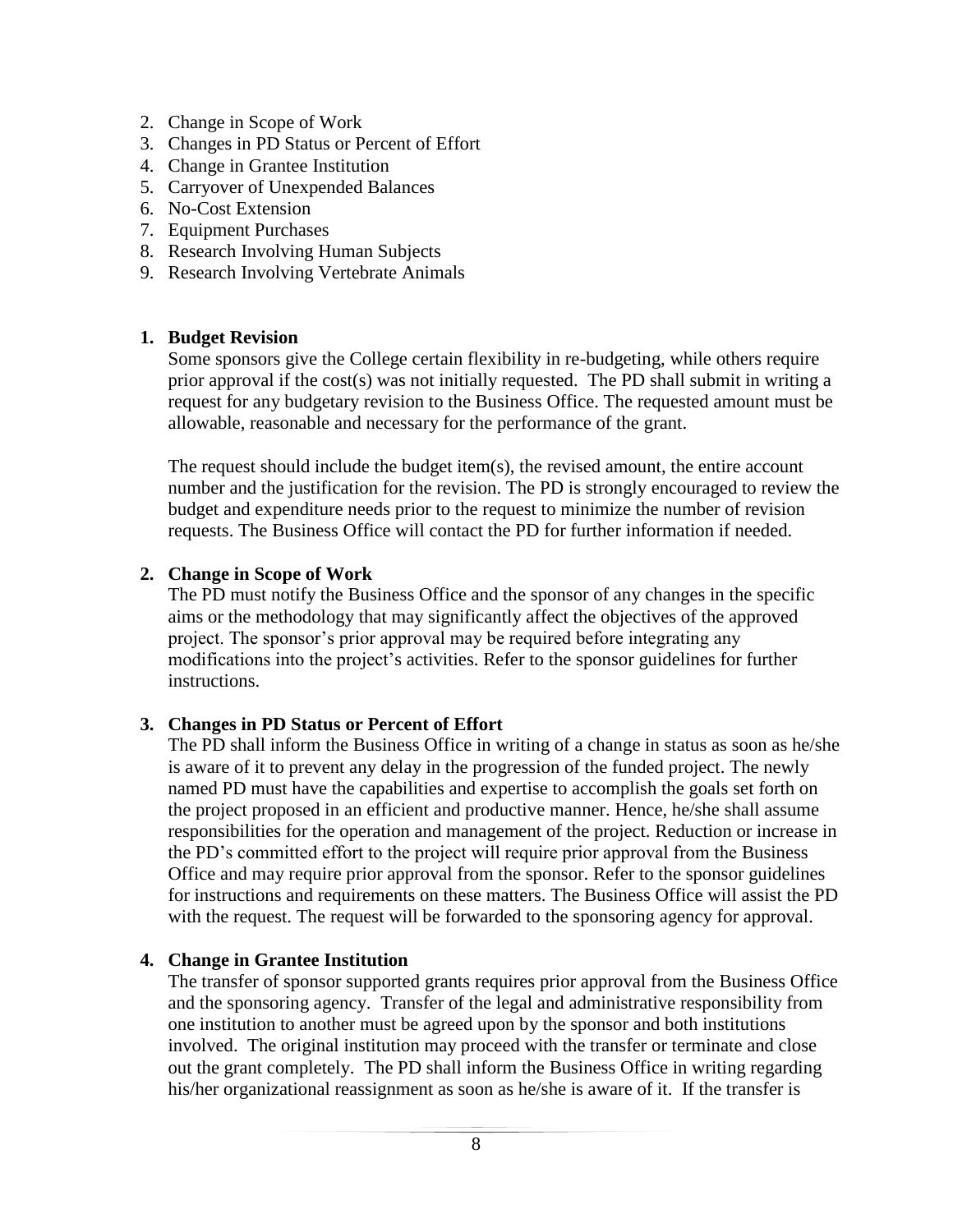agreed upon by both institutions, the Business Office will formally notify the sponsor of the impending transfer. The College shall relinquish all its responsibilities for the project once the transfer is submitted and approved. The PD shall discontinue all purchases and cancel all orders immediately after the change in grantee institution is granted.

The PD should consult the sponsor guidelines regarding the requirements for the transfer. The required documents shall be submitted to the Business Office for review and approval. The Business Office will then forward the approved documents to the sponsor. The sponsor's decision will be communicated to the PD and Controller for further processing. The change in grantee institution may take up to a few months to complete.

Note: The close-out process is usually required before the transfer is finalized. See below for the College's closeout requirement.

Equipment transfer will be determined by the PD and the Business Office based on the College and sponsor guidelines.

#### **5. Carryover of Unexpended Balances**

Unexpended balance is the amount that has not been incurred on any item of costs or services as of the last day of the project period. Any unexpended balances may be carried over, if allowed and approved, or will be returned to the sponsoring agency.

#### **a. Unobligated Balances**

Some agencies, like the National Institutes of Health (NIH), allow unobligated balances to be carried over automatically to the next budget year for specific multiyear grants, if the unobligated amount is within 25% of the awarded amount. The allowable carryover amount may differ between sponsors. The PD shall notify the Business Office and the Vice President for Business Affairs of his/her intent to carry forward unobligated funds thirty (30) days prior to the end of the budget period.

#### **b. Obligated Balances**

Any obligated balance shall be returned to the sponsoring agency, cleared from the account, or otherwise specified by the sponsor within ninety (90) days following the end of each budget period.

A special request may be submitted to the sponsor if the PD wishes to carryover the unexpended obligated funds. A new budget and a budget justification may be necessary for the request. It is the responsibility of the PD to ensure that the balance is available and to prepare the request to the sponsor. The Controller must approve this request before it is submitted to the sponsor.

#### **c. Cash Balances**

Cash balances are balances that remain in the account after all grant funding, reporting and expenditure requirements have been met. The Controller shall notify the PD of the unexpended balance from the account thirty (30) days prior to the project's ending date. The PD must place his/her orders with the purchasing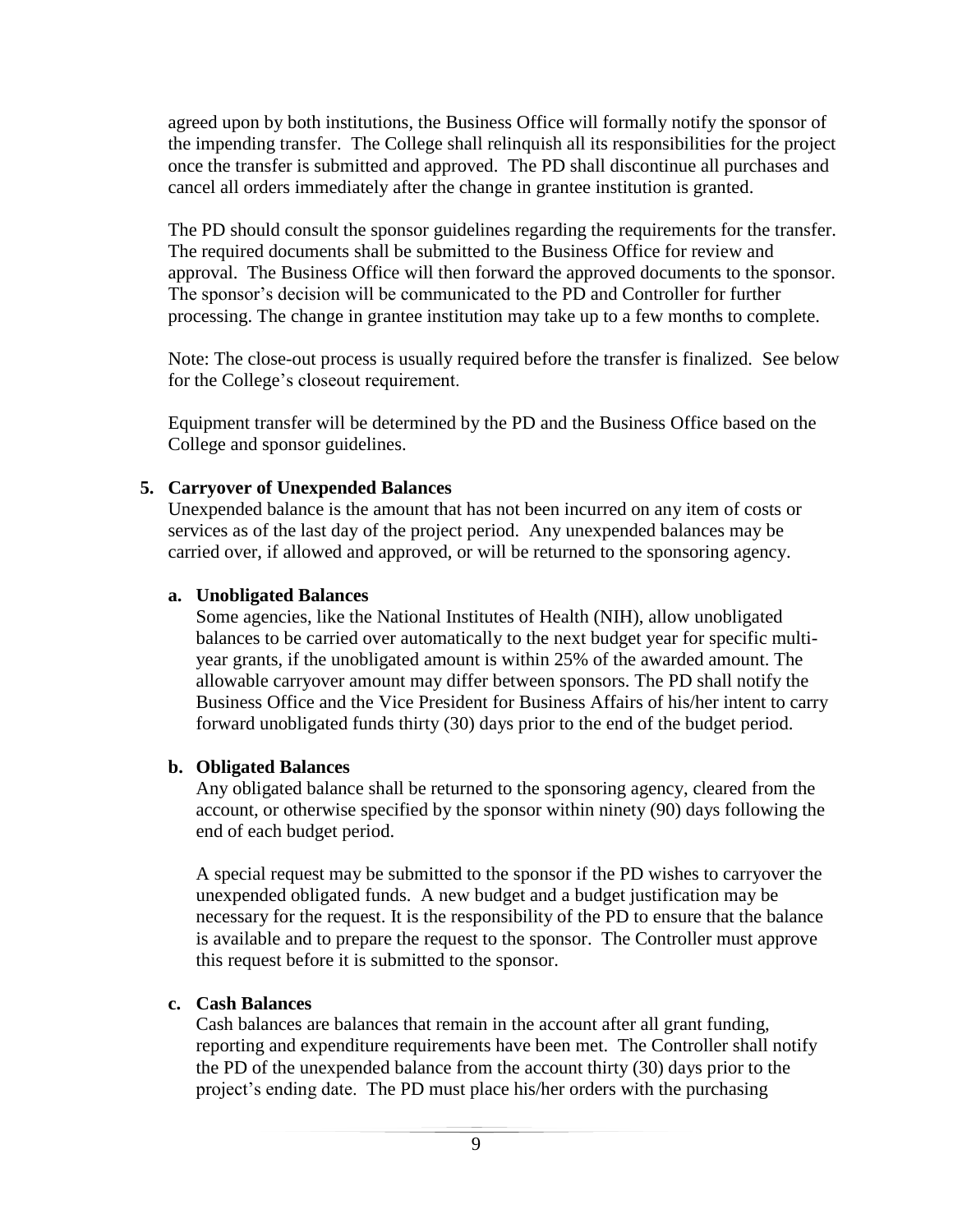department in a timely manner. The purchases must be related to the funded project. All remaining cash balances must be either returned to the sponsor or liquidated after ninety (90) days following the expiration date of the grant.

### **6. No-Cost Extension (if applicable)**

The PD of externally funded projects may request a one-time, no-cost extension to the extent allowed by the funding agency for the purpose of completing the programmatic commitment of the project goals with the existing funds. No additional amount will be awarded. Rationale, activities and length of time for the no-cost extension shall be in accordance with those allowed by the funding agency.

The extension cannot be requested or granted for the sole purpose of spending the unexpended balance. The extension shall be denied if a remaining budget is zero. Prior to submission, the PD shall prepare a justification and budget for the no-cost extension period at least ninety (90) days prior to the expiration date of the project. The documents shall be forwarded to the immediate supervisor, appropriate Vice President or President and the Business Office for approval. After approval, the PD or Business Office may then forward the request to the funding agency. The sponsor's decision shall be communicated to all parties involved, but the PD will have the responsibility of developing a new budget and communicating this and the extension notification to the Controller for processing. The terms and conditions set forth in the original sponsor agreement will continue to be applied throughout the extended period. Refer to the sponsor guidelines for further information.

### **7. Equipment Purchases**

Equipment means tangible personal property (including information technology systems) having useful life of more than one year and a per-unit acquisition cost which equals or exceeds the lesser of the capitalization level established by the non-federal entity for financial statement purposes, or \$5,000. The College's capitalization level is established at \$500 as stated in the College's Employee Handbook, Section 7.38. Equipment acquired or purchased with grant funds is accountable to the grant or contract for which it was obtained. Contract authority must exist for the acquisition of any equipment or furniture.

For more information regarding equipment purchases, please refer to the College purchasing guidelines.

### **8. Research Involving Human Subjects**

The College is not equipped with a facility to conduct research involving human subjects. Therefore, faculty shall not be involved in and the College shall not approve research involving human subjects that are regulated by the Department of Health and Human Services (DHHS). For further information, please refer to the DHHS Grants & Contracts [website.](http://www.hhs.gov/grants/)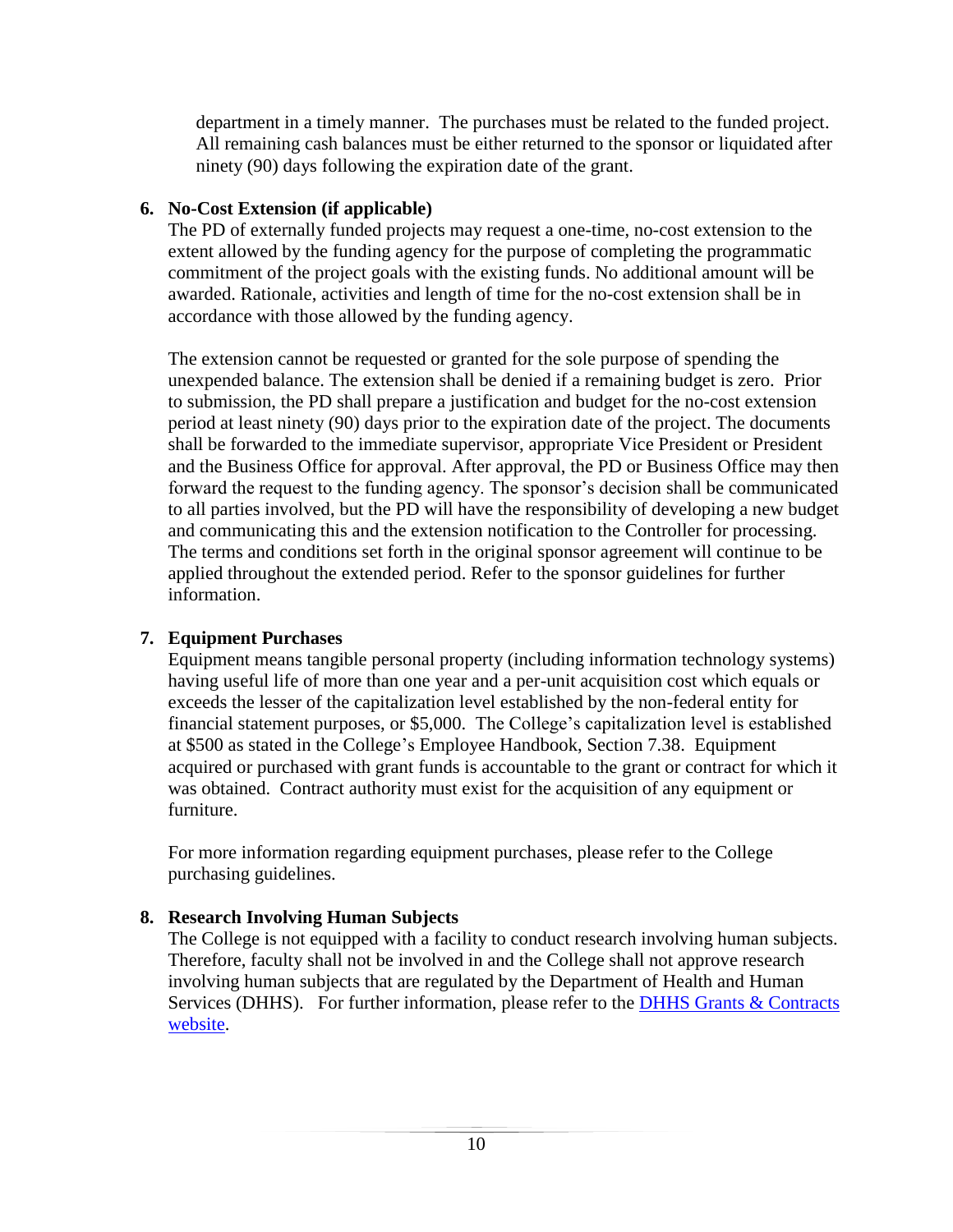### **9. Research Involving Vertebrate Animals**

The Institutional Animal Care and Use Committee provides assurance for humane procedures and care of live vertebrate animals in teaching and research as detailed in the [Guide for the Care and Use of Laboratory Animals](http://www.nap.edu/read/5140/chapter/1) and [Animal Welfare Act.](http://awic.nal.usda.gov/government-and-professional-resources/federal-laws/animal-welfare-act) Before research involving animal usage can be undertaken, the project will have to be reviewed and approved by the Institutional Animal Care and Use Committee. For further information, please refer to the [Office of Laboratory Animal Welfare Grants and Funding](http://grants.nih.gov/grants/olaw/olaw.htm)  [website.](http://grants.nih.gov/grants/olaw/olaw.htm)

### **O. Time and Effort Reporting**

Grant funds may be used, if provided for in the grant agreement, to pay all or part of the salaries and allowable fringe benefits of personnel who are directly working on the grant project. Grantees must maintain records to describe the duties and pay of each grant funded position.

Grant employees may spend 100% of their time conducting grant program activities. Some grant employees may spend only part of their time conducting grant activities. These employees may be paid partially from grant funds according to the time actually spent on grant activities.

All employees to be directly charged to the grant must be budgeted and approved in the Personnel section of the grant application. Grantees may charge the grant program only for the actual number of days worked and the actual percentage of time worked on the grant program based on time and effort. For grantees who must comply with the Uniform Guidance, all charges to payroll for grant-funded personnel must be based on one of the following: (1) certification or (2) time and effort records.

### **1. Certification – Employees who are 100% funded from the grant**

Employees who work under a single grant program or who work under a single cost objective are not required to maintain time and effort records. However, each employee must certify in writing, at least semi-annually that he/she worked solely on that program or cost objectvive for the period coverd by the certification. The certification must be signed by the employee and the PD having firsthand knowledge of the work performed. Charges to the grant must be supported by these semi-annual certifications, with copies forwarded to the office of the Controller.

#### **2. Time and Effort Records – Employees who are partially funded from the grant** Employees who work under multiple grant programs or who work under multiple cost objectives (i.e., whose salaries are prorated between or among different funding sources) must prepare time and effort reports, at least quarterly, to coincide with pay periods. Such reports must reflect an after-the-fact distribution of 100 percent of the employee's actual time and must be signed by the employee and the PD having firsthand knowledge of the work performed. Copies must be forwarded to the office of the Controller. This requirement applies to all projects, regardless of funding source, unless otherwise specified by the granting agency. For federally funded projects, time and effort records must be in accordance with the requirements in the OMB, Uniform Guidance, 2 CFR Chapter I and Chapter II Part 200.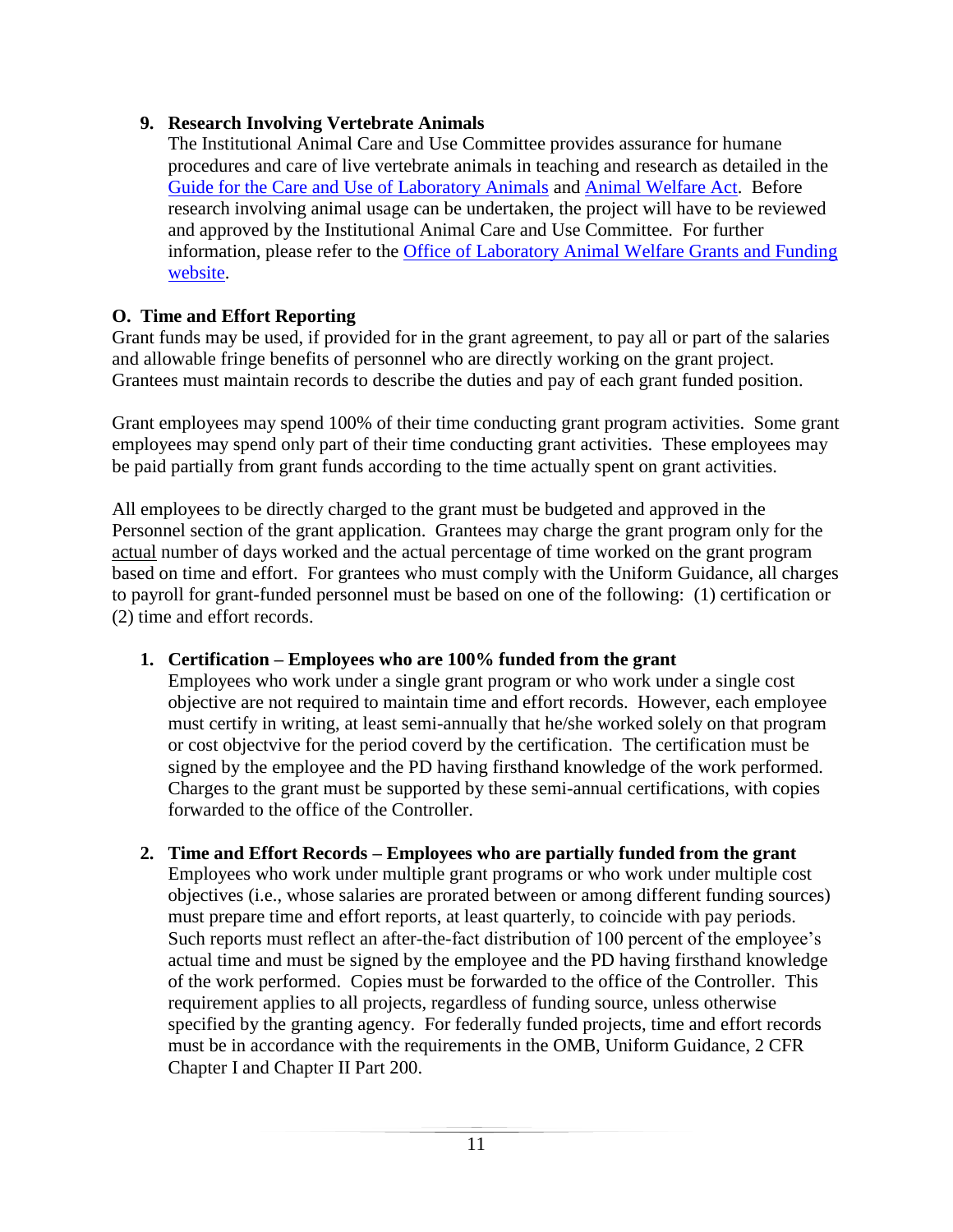### **P. Records and Records Retention**

The PD is responsible for the maintenance of all official programmatic records. The records shall be retained for five (5) years, or more as required by the sponsoring agency, beyond the expiration of the budget period. The official financial records will be maintained by the Controller's office for five (5) years or more beyond the expiration of the project date. Under any circumstances that the College needs to access this information for legal and fiscal purposes, the records must be available to the authorized official(s) in a timely manner.

Note: Communications by emails regarding grants/programs are also considered part of the programmatic records. The five (5) years or more record retention rule also applies to email.

### **Q. Annual Progress Report**

To ensure continued financial support for the program or project, the PD shall submit the annual progress report (APR) to the funding agency in a timely manner as specified in the sponsor agreement. Failure to submit the APR may delay funding and possibly result in a reduction in the awarded amount or termination of funding. A copy of the APR shall be forwarded to the Business Office no later than thirty (30) days after the end of the budgeted period.

Note: A new budget may be required by the sponsor for multi-year grants. Prior approval is necessary from the Business Office before submission. See sponsor guidelines for further instructions.

### **R. Financial Report**

The financial status and reports required by the sponsor of the grants will be prepared and reported based on the College's official accounting records by the Business Office. It shall be submitted in a timely manner as specified in the sponsor agreement. Prior to submission, the PD may, upon request, review and/or modify the report in a timely manner. The Controller shall ensure that the financial report is accurate, complete, and consistent with the College financial accounting records.

### **S. Closeout Procedures**

Prior to termination of an externally funded project, the PD will work with the immediate supervisor to 1) develop a plan for storage of and access to project records and 2) dispose of and/or transfer any unused materials and equipment. The PD will also complete, or make arrangements to complete, all project-related reports. These processes shall be in accordance with the policies and regulations, set forth by the State of Oklahoma and the funding agency.

#### **T. Grant Award Closeout Reports**

To ensure future funding, all required closeout reports shall be submitted in a timely manner in accordance with each sponsor policy. Grants will be completely closed out based on the submission and approval of the final reports as described below.

#### **1. Final Invoicing**

To ensure timely submission of the final financial report, all open invoices must be received and paid within thirty (30) days after the expiration of the project period. This